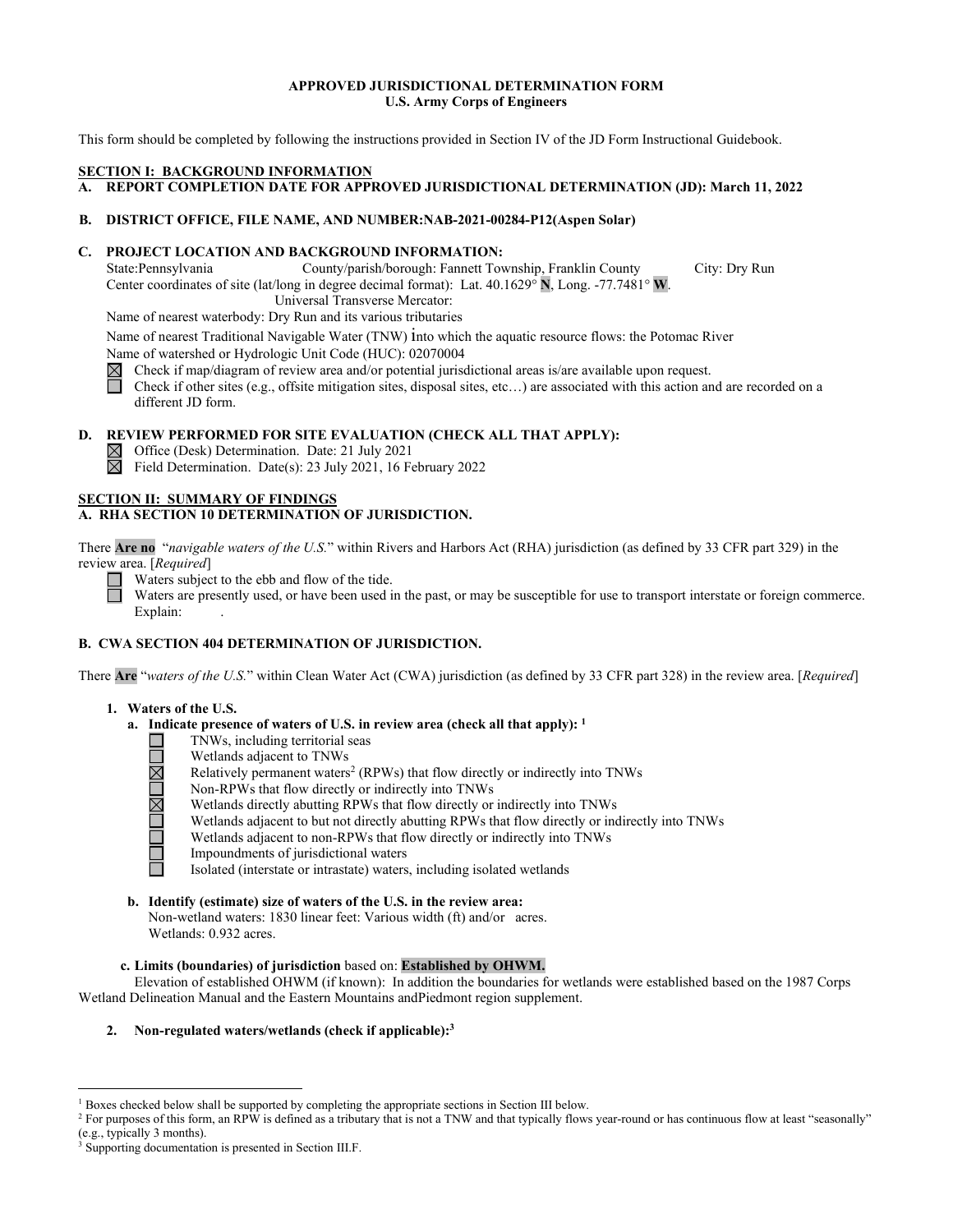Potentially jurisdictional waters and/or wetlands were assessed within the review area and determined to be not jurisdictional. Explain: **9.W.1 is an isolated wetland that is neither adjacent to or abutting to a TNW, relatively permanent waterway, or a non-PRW that has surface flow into a TNW**.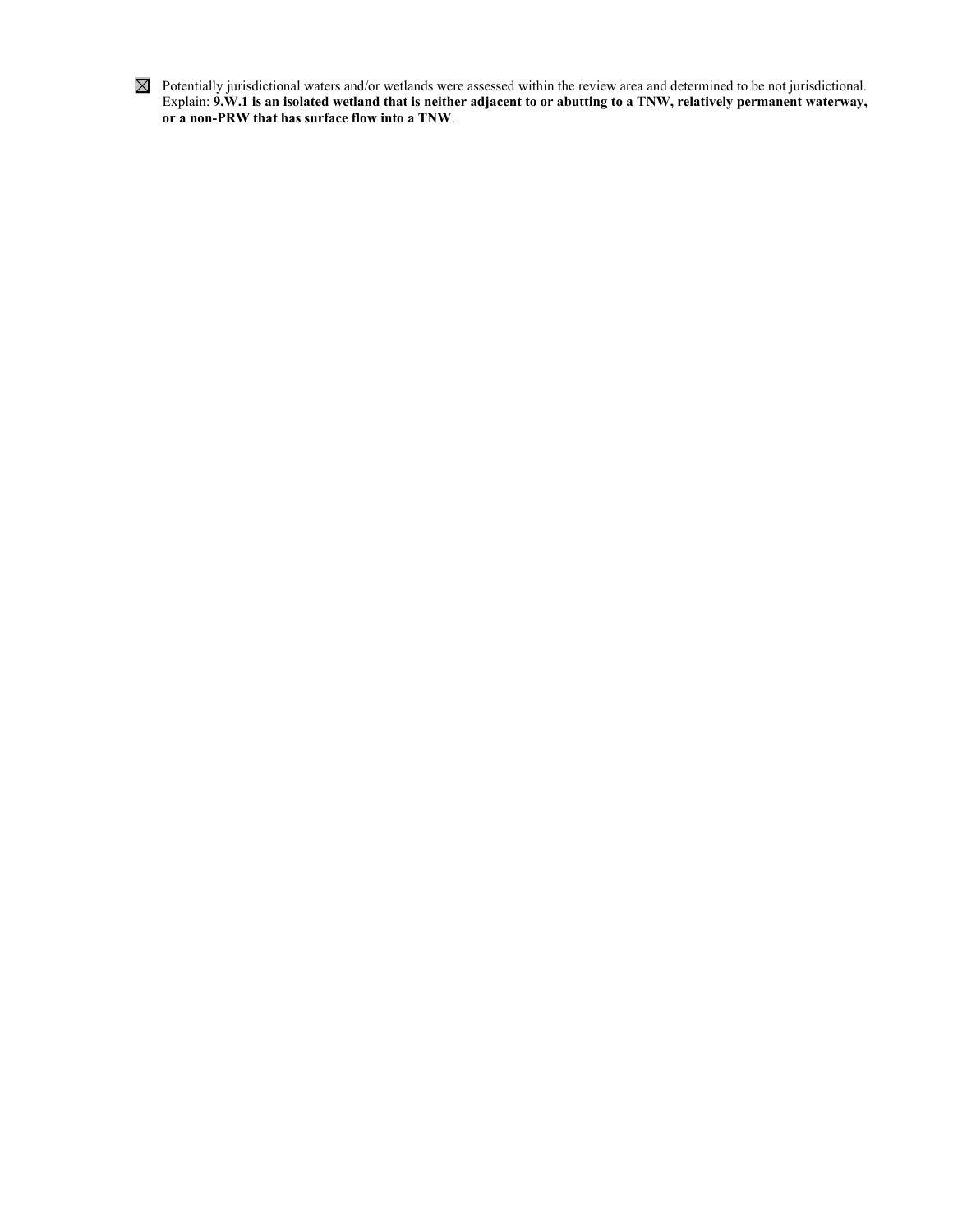### **SECTION III: CWA ANALYSIS**

### **A. TNWs AND WETLANDS ADJACENT TO TNWs**

**The agencies will assert jurisdiction over TNWs and wetlands adjacent to TNWs. If the aquatic resource is a TNW, complete Section III.A.1 and Section III.D.1. only; if the aquatic resource is a wetland adjacent to a TNW, complete Sections III.A.1 and 2 and Section III.D.1.; otherwise, see Section III.B below**.

**1. TNW**

Identify TNW: .

Summarize rationale supporting determination: .

#### **2. Wetland adjacent to TNW**

Summarize rationale supporting conclusion that wetland is "adjacent": .

# **B. CHARACTERISTICS OF TRIBUTARY (THAT IS NOT A TNW) AND ITS ADJACENT WETLANDS (IF ANY):**

**This section summarizes information regarding characteristics of the tributary and its adjacent wetlands, if any, and it helps determine whether or not the standards for jurisdiction established under Rapanos have been met.**

**The agencies will assert jurisdiction over non-navigable tributaries of TNWs where the tributaries are "relatively permanent waters" (RPWs), i.e. tributaries that typically flow year-round or have continuous flow at least seasonally (e.g., typically 3 months). A wetland that directly abuts an RPW is also jurisdictional. If the aquatic resource is not a TNW, but has year-round (perennial) flow, skip to Section III.D.2. If the aquatic resource is a wetland directly abutting a tributary with perennial flow, skip to Section III.D.4.**

**A wetland that is adjacent to but that does not directly abut an RPW requires a significant nexus evaluation. Corps districts and EPA regions will include in the record any available information that documents the existence of a significant nexus between a relatively permanent tributary that is not perennial (and its adjacent wetlands if any) and a traditional navigable water, even though a significant nexus finding is not required as a matter of law.**

**If the waterbody4 is not an RPW, or a wetland directly abutting an RPW, a JD will require additional data to determine if the waterbody has a significant nexus with a TNW. If the tributary has adjacent wetlands, the significant nexus evaluation must consider the tributary in combination with all of its adjacent wetlands. This significant nexus evaluation that combines, for analytical purposes, the tributary and all of its adjacent wetlands is used whether the review area identified in the JD request is the tributary, or its adjacent wetlands, or both. If the JD covers a tributary with adjacent wetlands, complete Section III.B.1 for the tributary, Section III.B.2 for any onsite wetlands, and Section III.B.3 for all wetlands adjacent to that tributary, both onsite and offsite. The determination whether a significant nexus exists is determined in Section III.C below.**

**1. Characteristics of non-TNWs that flow directly or indirectly into TNW**

### **(i) General Area Conditions:**

Watershed size: the 12 digit-HUC Code is located in the upper west branch of the Conococheague Creek and the watershed size is 22,225 **acres**

Drainage area: 0.72 square miles for B, 1.64 square miles for C and 3.W.1 0.04 **square miles** Average annual rainfall: 41 inches Average annual snowfall: 30 inches

# **(ii) Physical Characteristics:**

(a) Relationship with TNW:

Tributary flows directly into TNW.  $\boxtimes$  Tributary flows through  $\overline{3}$  tributaries before entering TNW.

Project waters are **30 (or more)** river miles from TNW. Project waters are **Pick List** river miles from RPW. Project waters are **30 (or more)** aerial (straight) miles from TNW. Project waters are **Pick List** aerial (straight) miles from RPW. Project waters cross or serve as state boundaries. Explain:

<sup>4</sup> Note that the Instructional Guidebook contains additional information regarding swales, ditches, washes, and erosional features generally and in the arid **West**.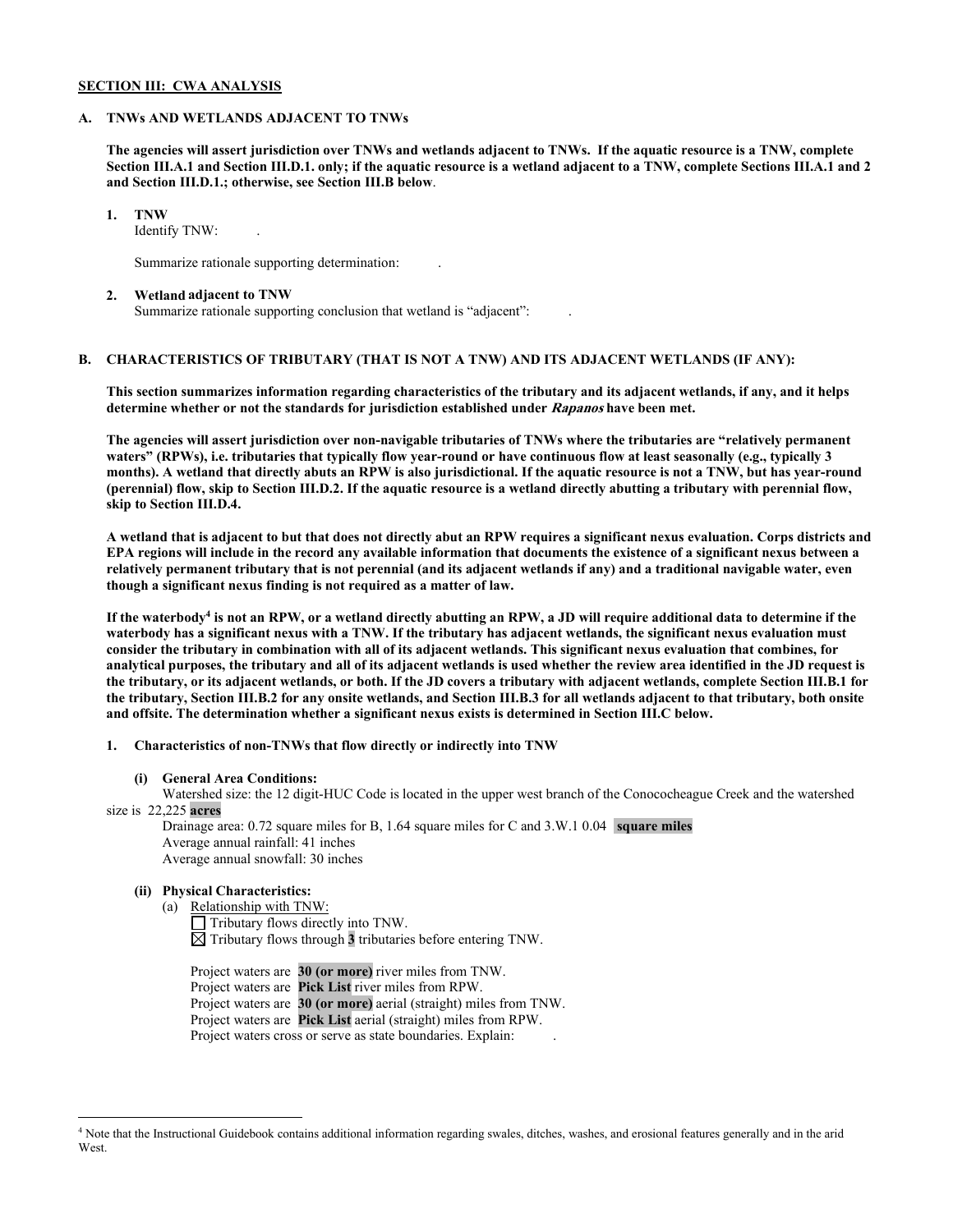Identify flow route to TNW<sup>5</sup>: The unnamed tributary flows to Dry Run, then to the West Branch of the Conococheague Creek, to the Main Branch of the Concocheague to the Potomac River. Tributary stream order, if known: .

(b) General Tributary Characteristics (check all that apply):

**Tributary** is:

□ Natural<br>□ Artificial (man-made). Explain:

 $\boxtimes$  Manipulated (man-altered). Explain: The tributary (B and C are located on the same trib.) is located in an area that is farmed (hay, corn, soy beans…). The Sections of the B & C tributary that were investigated were straight (most likely man altered) and were farmed closely on both sides. There was a narrow vegetated riparian area either made up of various grasses or small forested areas along the channel. 3.W.1 is located within a wetland (mostly reed canary grass) that empties into (abuts) a perennial water course. There is a channel that begins in the wetland. For approximately 300 feet, the channel is straight, then goes into a braided system that flows to a perennial stream, entering that stream at the same point the wetland enters it as well. The intermittant channel from beginning to were it enters the perrenial stream is approximately 400 feet in length.

|                                                                                                                                                                                                                                                                                                                                                                                                                                            | Tributary properties with respect to top of bank (estimate):<br>Average width: ,1 to 3 feet<br>Average depth: 1 to 2 feet<br>Average side slopes: 2:1.                                                                                                                                                                                                                                                                                                                                                                                                                                                                                                                     |  |  |  |  |  |  |  |
|--------------------------------------------------------------------------------------------------------------------------------------------------------------------------------------------------------------------------------------------------------------------------------------------------------------------------------------------------------------------------------------------------------------------------------------------|----------------------------------------------------------------------------------------------------------------------------------------------------------------------------------------------------------------------------------------------------------------------------------------------------------------------------------------------------------------------------------------------------------------------------------------------------------------------------------------------------------------------------------------------------------------------------------------------------------------------------------------------------------------------------|--|--|--|--|--|--|--|
|                                                                                                                                                                                                                                                                                                                                                                                                                                            | Primary tributary substrate composition (check all that apply):<br>$\boxtimes$ Silts<br>$\boxtimes$ Sands<br>Concrete<br>$\boxtimes$ Cobbles<br>Gravel<br>Muck<br>Bedrock<br>Vegetation. Type/% cover:<br>Other. Explain:                                                                                                                                                                                                                                                                                                                                                                                                                                                  |  |  |  |  |  |  |  |
|                                                                                                                                                                                                                                                                                                                                                                                                                                            | Tributary condition/stability [e.g., highly eroding, sloughing banks]. Explain:<br>Presence of run/riffle/pool complexes. Explain: when I saw the water flowing, I saw basically one long riffle.<br>Tributary geometry: Relatively straight<br>Tributary gradient (approximate average slope): 2 %                                                                                                                                                                                                                                                                                                                                                                        |  |  |  |  |  |  |  |
|                                                                                                                                                                                                                                                                                                                                                                                                                                            | $(c)$ Flow:<br>Tributary provides for: Seasonal flow<br>Estimate average number of flow events in review area/year: 20 (or greater)<br>Describe flow regime: Intermittant flow that is seasonal and weather dependent. Receiving hydrology from<br>groundwater as well as surfacewater.<br>Other information on duration and volume:                                                                                                                                                                                                                                                                                                                                       |  |  |  |  |  |  |  |
| Surface flow is: Discrete and confined. Characteristics:                                                                                                                                                                                                                                                                                                                                                                                   |                                                                                                                                                                                                                                                                                                                                                                                                                                                                                                                                                                                                                                                                            |  |  |  |  |  |  |  |
| Subsurface flow: Unknown. Explain findings: maybe present as water was seen in some areas during the summer but<br>the channel was dry in other areas. In wetter months several inches of water continously flowed through the channel. There is a high<br>probability that subsurface flow does occurin the channel, as this is a limestone valley, where subsurface flow is a common occurance.<br>$\Box$ Dye (or other) test performed: |                                                                                                                                                                                                                                                                                                                                                                                                                                                                                                                                                                                                                                                                            |  |  |  |  |  |  |  |
|                                                                                                                                                                                                                                                                                                                                                                                                                                            | Tributary has (check all that apply):<br>$\boxtimes$ Bed and banks<br>$\boxtimes$ OHWM <sup>6</sup> (check all indicators that apply):<br>$\boxtimes$ clear, natural line impressed on the bank<br>the presence of litter and debris<br>destruction of terrestrial vegetation<br>changes in the character of soil<br>shelving<br>the presence of wrack line<br>$\boxtimes$ vegetation matted down, bent, or absent<br>sediment sorting<br>$\boxtimes$<br>$\boxtimes$ leaf litter disturbed or washed away<br>scour<br>⊠<br>multiple observed or predicted flow events<br>sediment deposition<br>water staining<br>abrupt change in plant community<br>$\Box$ other (list): |  |  |  |  |  |  |  |
|                                                                                                                                                                                                                                                                                                                                                                                                                                            | Discontinuous OHWM.7 Explain:                                                                                                                                                                                                                                                                                                                                                                                                                                                                                                                                                                                                                                              |  |  |  |  |  |  |  |
|                                                                                                                                                                                                                                                                                                                                                                                                                                            | If factors other than the OHWM were used to determine lateral extent of CWA jurisdiction (check all that apply):<br>High Tide Line indicated by:<br>$\Box$ Mean High Water Mark indicated by:                                                                                                                                                                                                                                                                                                                                                                                                                                                                              |  |  |  |  |  |  |  |

<sup>5</sup> Flow route can be described by identifying, e.g., tributary a, which flows through the review area, to flow into tributary b, which then flows into TNW. 6 A natural or man-made discontinuity in the OHWM does not necessarily sever jurisdiction (e.g., where the stream temporarily flows underground, or where the OHWM has been removed by development or agricultural practices). Where there is a break in the OHWM that is unrelated to the waterbody's flow regime (e.g., flow over a rock outcrop or through a culvert), the agencies will look for indicators of flow above and below the break. 7 Ibid.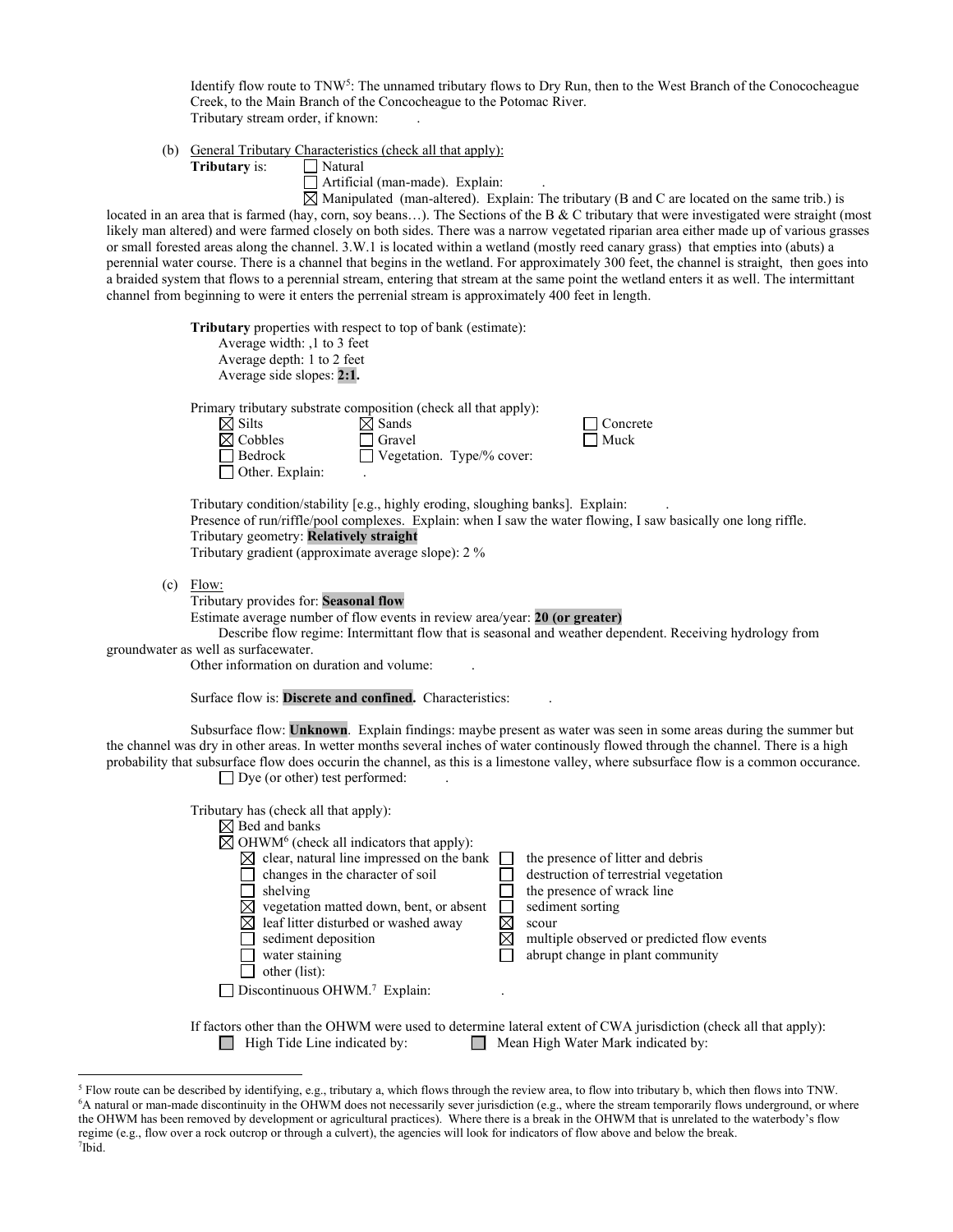| $\Box$ oil or scum line along shore objects      |
|--------------------------------------------------|
| $\Box$ fine shell or debris deposits (foreshore) |
| $\Box$ physical markings/characteristics         |
| $\Box$ tidal gauges                              |
| $\Box$ other (list):                             |

 $\Box$  survey to available datum;<br> $\Box$  physical markings;<br> $\Box$  vegetation lines/changes in vegetation types.

# **(iii) Chemical Characteristics:**

Characterize tributary (e.g., water color is clear, discolored, oily film; water quality; general watershed characteristics, etc.). Explain: When flow was seen the water was relatively clear. Water quality was not measured but I assume that the waterways transport potential farm runoff that may include fertilizers from farming the surrounding valley. Identify specific pollutants, if known: .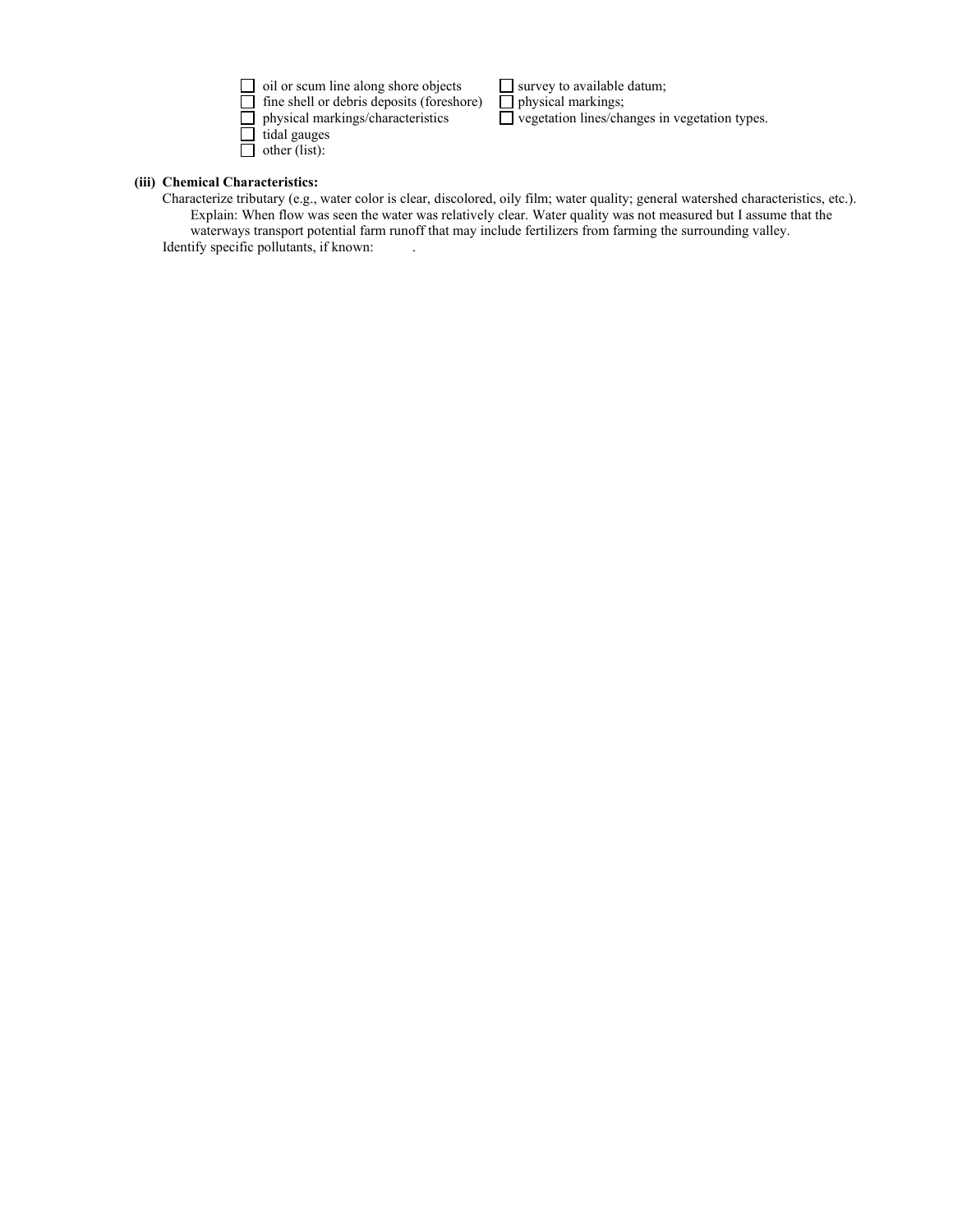## **(iv) Biological Characteristics. Channel supports (check all that apply):**

 $\boxtimes$  Riparian corridor. Characteristics (type, average width): 10 feet in some areas somewhat wider in others where its more forested. The riparian area is surrounded by farm fields.

- $\boxtimes$  Wetland fringe. Characteristics: reed canary grass between the channel and the actively farmed fields.
- $\Box$  Habitat for:
	- Federally Listed species. Explain findings: .
	- Fish/spawn areas. Explain findings:
	- Other environmentally-sensitive species. Explain findings: .
	- Aquatic/wildlife diversity. Explain findings: .

### **2. Characteristics of wetlands adjacent to non-TNW that flow directly or indirectly into TNW**

#### **(i) Physical Characteristics:**

- (a) General Wetland Characteristics: Properties: Wetland size: acres Wetland type. Explain: Wetland quality. Explain: Project wetlands cross or serve as state boundaries. Explain: .
- (b) General Flow Relationship with Non-TNW: Flow is: Pick List. Explain:

Surface flow is**: Pick List**  Characteristics: .

Subsurface flow: **Pick List**. Explain findings: .  $\Box$  Dye (or other) test performed:

- (c) Wetland Adjacency Determination with Non-TNW:
	- $\Box$  Directly abutting
	- $\Box$  Not directly abutting
		- Discrete wetland hydrologic connection. Explain:
	- $\Box$  Ecological connection. Explain:
		- $\Box$  Separated by berm/barrier. Explain:
- (d) Proximity (Relationship) to TNW

Project wetlands are **Pick List** river miles from TNW. Project waters are **Pick List** aerial (straight) miles from TNW. Flow is from: **Pick List.** Estimate approximate location of wetland as within the **Pick List** floodplain.

#### **(ii) Chemical Characteristics:**

Characterize wetland system (e.g., water color is clear, brown, oil film on surface; water quality; general watershed characteristics; etc.). Explain:

Identify specific pollutants, if known: .

## **(iii) Biological Characteristics. Wetland supports (check all that apply):**

- $\Box$  Riparian buffer. Characteristics (type, average width):
- $\Box$  Vegetation type/percent cover. Explain:
- Habitat for:
	- Federally Listed species. Explain findings:
	- Fish/spawn areas. Explain findings:
	- Other environmentally-sensitive species. Explain findings: .
	- $\Box$  Aquatic/wildlife diversity. Explain findings:

# **3. Characteristics of all wetlands adjacent to the tributary (if any)**

All wetland(s) being considered in the cumulative analysis: **Pick List**<br>Approximately () acres in total are being considered in the cun ) acres in total are being considered in the cumulative analysis.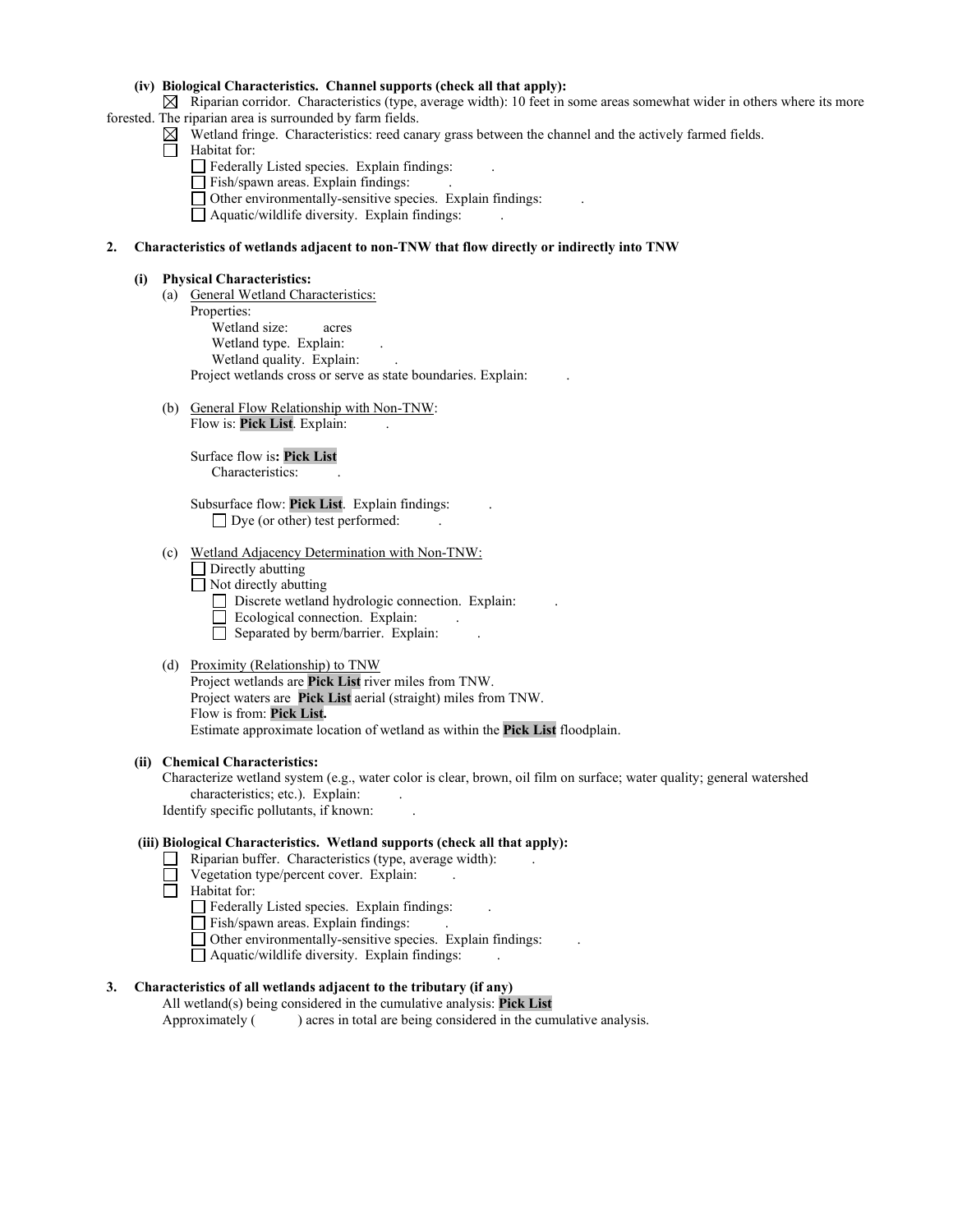For each wetland, specify the following:

Directly abuts? (Y/N) Size (in acres) Directly abuts? (Y/N) Size (in acres)

Summarize overall biological, chemical and physical functions being performed: .

### **C. SIGNIFICANT NEXUS DETERMINATION**

**A significant nexus analysis will assess the flow characteristics and functions of the tributary itself and the functions performed by any wetlands adjacent to the tributary to determine if they significantly affect the chemical, physical, and biological integrity of a TNW. For each of the following situations, a significant nexus exists if the tributary, in combination with all of its adjacent wetlands, has more than a speculative or insubstantial effect on the chemical, physical and/or biological integrity of a TNW. Considerations when evaluating significant nexus include, but are not limited to the volume, duration, and frequency of the flow of water in the tributary and its proximity to a TNW, and the functions performed by the tributary and all its adjacent wetlands. It is not appropriate to determine significant nexus based solely on any specific threshold of distance (e.g. between a tributary and its adjacent wetland or between a tributary and the TNW). Similarly, the fact an adjacent wetland lies within or outside of a floodplain is not solely determinative of significant nexus.**

**Draw connections between the features documented and the effects on the TNW, as identified in the** *Rapanos* **Guidance and discussed in the Instructional Guidebook. Factors to consider include, for example:**

- Does the tributary, in combination with its adjacent wetlands (if any), have the capacity to carry pollutants or flood waters to TNWs, or to reduce the amount of pollutants or flood waters reaching a TNW?
- Does the tributary, in combination with its adjacent wetlands (if any), provide habitat and lifecycle support functions for fish and other species, such as feeding, nesting, spawning, or rearing young for species that are present in the TNW?
- Does the tributary, in combination with its adjacent wetlands (if any), have the capacity to transfer nutrients and organic carbon that support downstream foodwebs?
- Does the tributary, in combination with its adjacent wetlands (if any), have other relationships to the physical, chemical, or biological integrity of the TNW?

### **Note: the above list of considerations is not inclusive and other functions observed or known to occur should be documented below:**

- **1. Significant nexus findings for non-RPW that has no adjacent wetlands and flows directly or indirectly into TNWs.** Explain findings of presence or absence of significant nexus below, based on the tributary itself, then go to Section III.D: .
- **2. Significant nexus findings for non-RPW and its adjacent wetlands, where the non-RPW flows directly or indirectly into TNWs.** Explain findings of presence or absence of significant nexus below, based on the tributary in combination with all of its adjacent wetlands, then go to Section III.D: .
- **3. Significant nexus findings for wetlands adjacent to an RPW but that do not directly abut the RPW.** Explain findings of presence or absence of significant nexus below, based on the tributary in combination with all of its adjacent wetlands, then go to Section III.D:

# **D. DETERMINATIONS OF JURISDICTIONAL FINDINGS. THE SUBJECT WATERS/WETLANDS ARE (CHECK ALL THAT APPLY):**

**1. INWs and Adjacent Wetlands.** Check all that apply and provide size estimates in review area:<br> **INWs:** linear feet width (ft), Or, acres.  $width (ft), Or, \narepsilon.$ Wetlands adjacent to TNWs: acres.

# **2. RPWs that flow directly or indirectly into TNWs.**

- $\boxtimes$  Tributaries of TNWs where tributaries typically flow year-round are jurisdictional. Provide data and rationale indicating that tributary is perennial: Dry Run (2.S.1, 10.S.1, and F.S.1) is a blue lines on the Topographic map. During the field view water was flowing, fish were observed in the stream, as well as crayfish, and the PA Code Chapter 93 lists the stream as a Cold Water Fishery, Migratory Fishes). Unnamed tributary D.S.1 had substanitial flow at the time of the field view. In addition fish were seem in the stream channel.
- $\boxtimes$  Tributaries of TNW where tributaries have continuous flow "seasonally" (e.g., typically three months each year) are jurisdictional. Data supporting this conclusion is provided at Section III.B. Provide rationale indicating that tributary flows seasonally: (B.S.1, C.S.1, and 3.W.1 (stream)) B.S.1 and C.S.1 are the same tributary, it is just B is upstream of C. B & C are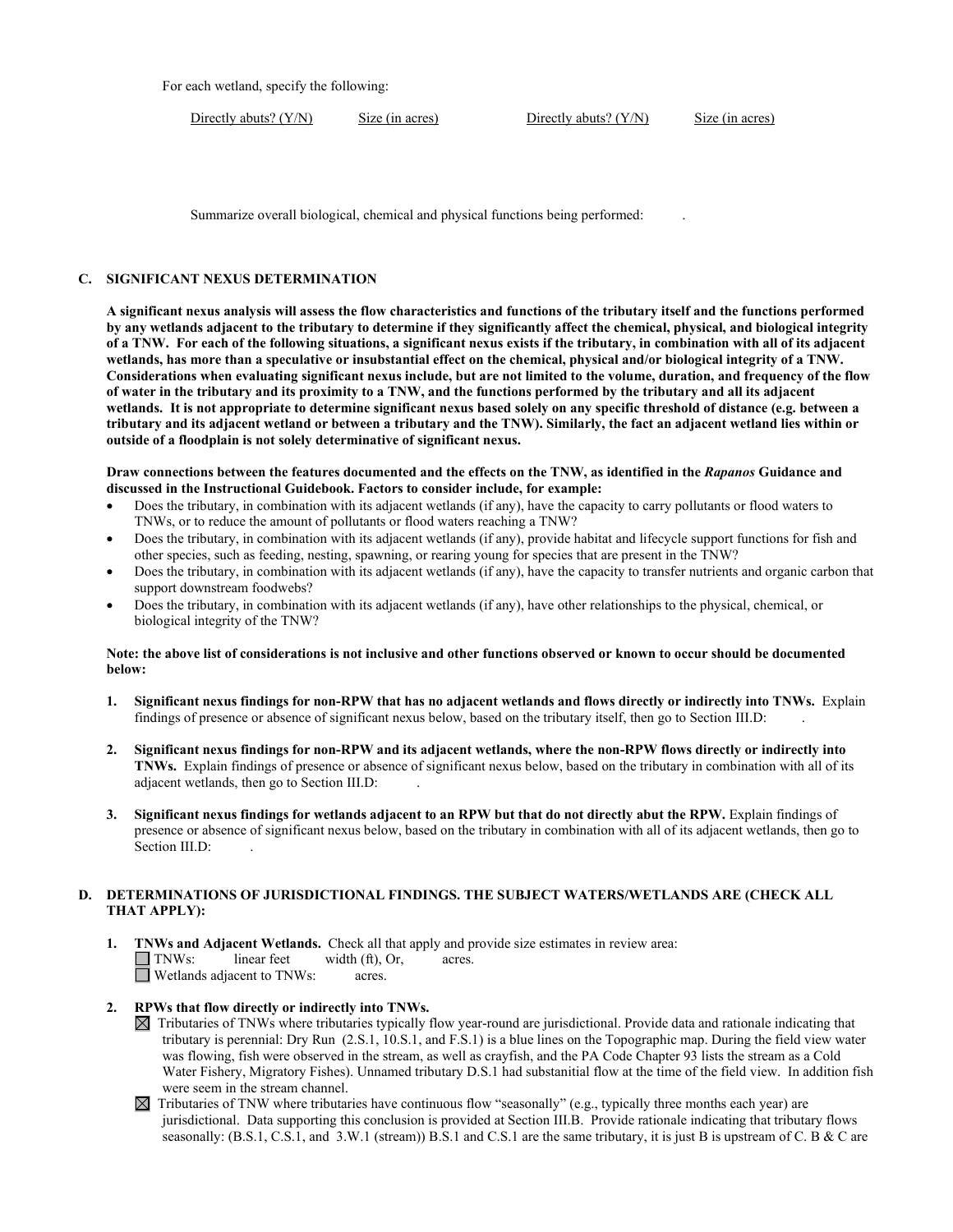dashed blue lines (intermittant) on the area topo map. In the case of the B and C channel, in the summer I have seen standing water in parts of the channel, some of the channel had saturation to the surface while other areas were dry. In the winter the stream was flowing over the entire surface (several inches above streambed). 3.W.1 (stream) begins at the end of a stormwater swale. The transition from the swale to a stream channel occurs at the point where it outlets a small culvert pipe (used for a crossing). The wetland and intermittant channel begin at that point. The intermittant stream flows approximately 306 feet through the wetland where it then goes to a braided system (spreading out over the wetland). Both the channel and the wetland flow directly into an stream channel (a tributary to Dry Run) which is perennial. I also evaluated B.S.1, C.S.1 and 3.W.1 waterways using the Topographic Wetness Indicator on the Pennsylvania Watershed Resource Registry. The tool is used to predict relative surface wetness. Dark blue areas are the wettest areas. In all cases, a dark blue line denoted the waterways.

Provide estimates for jurisdictional waters in the review area (check all that apply):

 Tributary waters: **2.S.1 288 linear feet, 3.W.1 (stream) 306 linear feet, 10.S.1 144 linear feet, B.S.1 387 linear feet, C.S.1 348 linear feet, D.S.1 191 linear feet and F.S.1 166** linear feet **Various** width (ft).

 $\Box$  Other non-wetland waters: acres.

Identify type(s) of waters: .

# **3. Non-RPWs8 that flow directly or indirectly into TNWs.**

Waterbody that is not a TNW or an RPW, but flows directly or indirectly into a TNW, and it has a significant nexus with a TNW is jurisdictional. Data supporting this conclusion is provided at Section III.C.

Provide estimates for jurisdictional waters within the review area (check all that apply):

- Tributary waters:linear feetwidth (ft).
- **D** Other non-wetland waters: acres.

Identify type(s) of waters: **.** 

# **4. Wetlands directly abutting an RPW that flow directly or indirectly into TNWs.**

 $\boxtimes$  Wetlands directly abut RPW and thus are jurisdictional as adjacent wetlands.

- $\boxtimes$  Wetlands directly abutting an RPW where tributaries typically flow year-round. Provide data and rationale indicating that tributary is perennial in Section III.D.2, above. Provide rationale indicating that wetland is directly abutting an RPW: **A field inspection indicated the wetlands were directly abutting a jurisdictional waterway.**
- Wetlands directly abutting an RPW where tributaries typically flow "seasonally." Provide data indicating that tributary is seasonal in Section III.B and rationale in Section III.D.2, above. Provide rationale indicating that wetland is directly abutting an RPW: A field inspection indicated the wetlands were directly abutting a jurisdictional waterway.

Provide acreage estimates for jurisdictional wetlands in the review area: **3.W.1 0.64 acres, 10.W.1 0.05 acres, 10.W.2 0.02 acres, C.W.1 0.10 acres, C.W.2 0.003 acres, C.W.3 0.005 acres, C.W.4 0.02 acres, D.W.1 0.03 acres, D.W.2 0.02 acres and F.W.1 0.044** acres.

### **5. Wetlands adjacent to but not directly abutting an RPW that flow directly or indirectly into TNWs.**

Wetlands that do not directly abut an RPW, but when considered in combination with the tributary to which they are adjacent and with similarly situated adjacent wetlands, have a significant nexus with a TNW are jurisidictional. Data supporting this conclusion is provided at Section III.C.

Provide acreage estimates for jurisdictional wetlands in the review area: acres.

# **6. Wetlands adjacent to non-RPWs that flow directly or indirectly into TNWs.**

 $\Box$  Wetlands adjacent to such waters, and have when considered in combination with the tributary to which they are adjacent and with similarly situated adjacent wetlands, have a significant nexus with a TNW are jurisdictional. Data supporting this conclusion is provided at Section III.C.

Provide estimates for jurisdictional wetlands in the review area: acres.

# **7. Impoundments of jurisdictional waters. 9**

As a general rule, the impoundment of a jurisdictional tributary remains jurisdictional.

Demonstrate that impoundment was created from "waters of the U.S.," or

<sup>&</sup>lt;sup>8</sup>See Footnote #3.

 $9$  To complete the analysis refer to the key in Section III.D.6 of the Instructional Guidebook.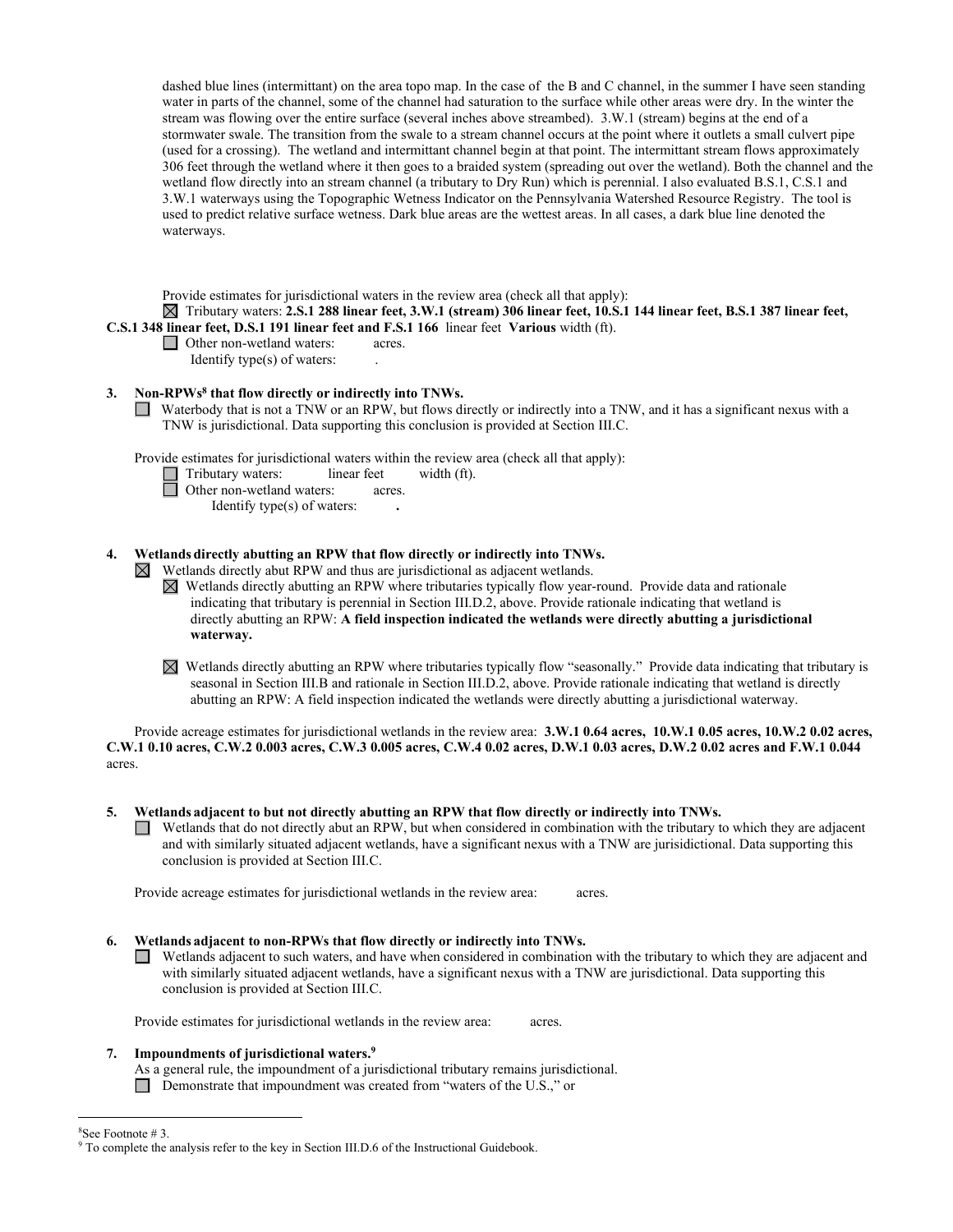Demonstrate that water meets the criteria for one of the categories presented above (1-6), or Demonstrate that water is isolated with a nexus to commerce (see E below).

| E. | ISOLATED [INTERSTATE OR INTRA-STATE] WATERS, INCLUDING ISOLATED WETLANDS, THE USE,<br>DEGRADATION OR DESTRUCTION OF WHICH COULD AFFECT INTERSTATE COMMERCE, INCLUDING ANY<br>SUCH WATERS (CHECK ALL THAT APPLY): <sup>10</sup><br>which are or could be used by interstate or foreign travelers for recreational or other purposes.<br>from which fish or shellfish are or could be taken and sold in interstate or foreign commerce.<br>which are or could be used for industrial purposes by industries in interstate commerce.<br>Interstate isolated waters. Explain:<br>Other factors. Explain:                                                                                                                                      |  |  |  |  |  |
|----|-------------------------------------------------------------------------------------------------------------------------------------------------------------------------------------------------------------------------------------------------------------------------------------------------------------------------------------------------------------------------------------------------------------------------------------------------------------------------------------------------------------------------------------------------------------------------------------------------------------------------------------------------------------------------------------------------------------------------------------------|--|--|--|--|--|
|    | Identify water body and summarize rationale supporting determination:                                                                                                                                                                                                                                                                                                                                                                                                                                                                                                                                                                                                                                                                     |  |  |  |  |  |
|    | Provide estimates for jurisdictional waters in the review area (check all that apply):<br>Tributary waters:<br>linear feet<br>width (ft).<br>Other non-wetland waters:<br>acres.<br>Identify type(s) of waters:<br>Wetlands:<br>acres.                                                                                                                                                                                                                                                                                                                                                                                                                                                                                                    |  |  |  |  |  |
| F. | NON-JURISDICTIONAL WATERS, INCLUDING WETLANDS (CHECK ALL THAT APPLY):<br>If potential wetlands were assessed within the review area, these areas did not meet the criteria in the 1987 Corps of Engineers<br>Wetland Delineation Manual and/or appropriate Regional Supplements.<br>$\boxtimes$ Review area included isolated waters with no substantial nexus to interstate (or foreign) commerce.<br>$\boxtimes$ Prior to the Jan 2001 Supreme Court decision in "SWANCC," the review area would have been regulated based solely on the<br>"Migratory Bird Rule" (MBR).<br>Waters do not meet the "Significant Nexus" standard, where such a finding is required for jurisdiction. Explain:<br>Other: (explain, if not covered above): |  |  |  |  |  |
|    | Provide acreage estimates for non-jurisdictional waters in the review area, where the sole potential basis of jurisdiction is the MBR<br>factors (i.e., presence of migratory birds, presence of endangered species, use of water for irrigated agriculture), using best professional<br>judgment (check all that apply):<br>Non-wetland waters (i.e., rivers, streams):<br>linear feet width (ft).<br>Lakes/ponds:<br>acres.<br>Other non-wetland waters: acres. List type of aquatic resource:<br>⊠<br>Wetlands: 9.W.1 0.23 acres.                                                                                                                                                                                                      |  |  |  |  |  |
|    | Provide acreage estimates for non-jurisdictional waters in the review area that do not meet the "Significant Nexus" standard, where such<br>a finding is required for jurisdiction (check all that apply):<br>Non-wetland waters (i.e., rivers, streams):<br>linear feet,<br>width (ft).<br>Lakes/ponds:<br>acres.<br>Other non-wetland waters:<br>acres. List type of aquatic resource:<br>Wetlands:<br>acres.                                                                                                                                                                                                                                                                                                                           |  |  |  |  |  |
|    | <b>SECTION IV: DATA SOURCES.</b>                                                                                                                                                                                                                                                                                                                                                                                                                                                                                                                                                                                                                                                                                                          |  |  |  |  |  |
|    | A. SUPPORTING DATA. Data reviewed for JD (check all that apply - checked items shall be included in case file and, where checked<br>and requested, appropriately reference sources below):<br>$\boxtimes$ Maps, plans, plots or plat submitted by or on behalf of the applicant/consultant: Included in the entitled: "Wetland and Water<br>Resources Delineation Report", dated April 2021, and revised November 8, 2021 completed by J Hockenberry Enviornmental Services.<br>Data sheets prepared/submitted by or on behalf of the applicant/consultant.<br>Office concurs with data sheets/delineation report.                                                                                                                        |  |  |  |  |  |

- Office does not concur with data sheets/delineation report.
- Data sheets prepared by the Corps: .
- Corps navigable waters' study: .
- U.S. Geological Survey Hydrologic Atlas: .
- $\boxed{\square}{\square}$ USGS NHD data.

<sup>&</sup>lt;sup>10</sup> Prior to asserting or declining CWA jurisdiction based solely on this category, Corps Districts will elevate the action to Corps and EPA HQ for **review consistent with the process described in the Corps/EPA** *Memorandum Regarding CWA Act Jurisdiction Following Rapanos.*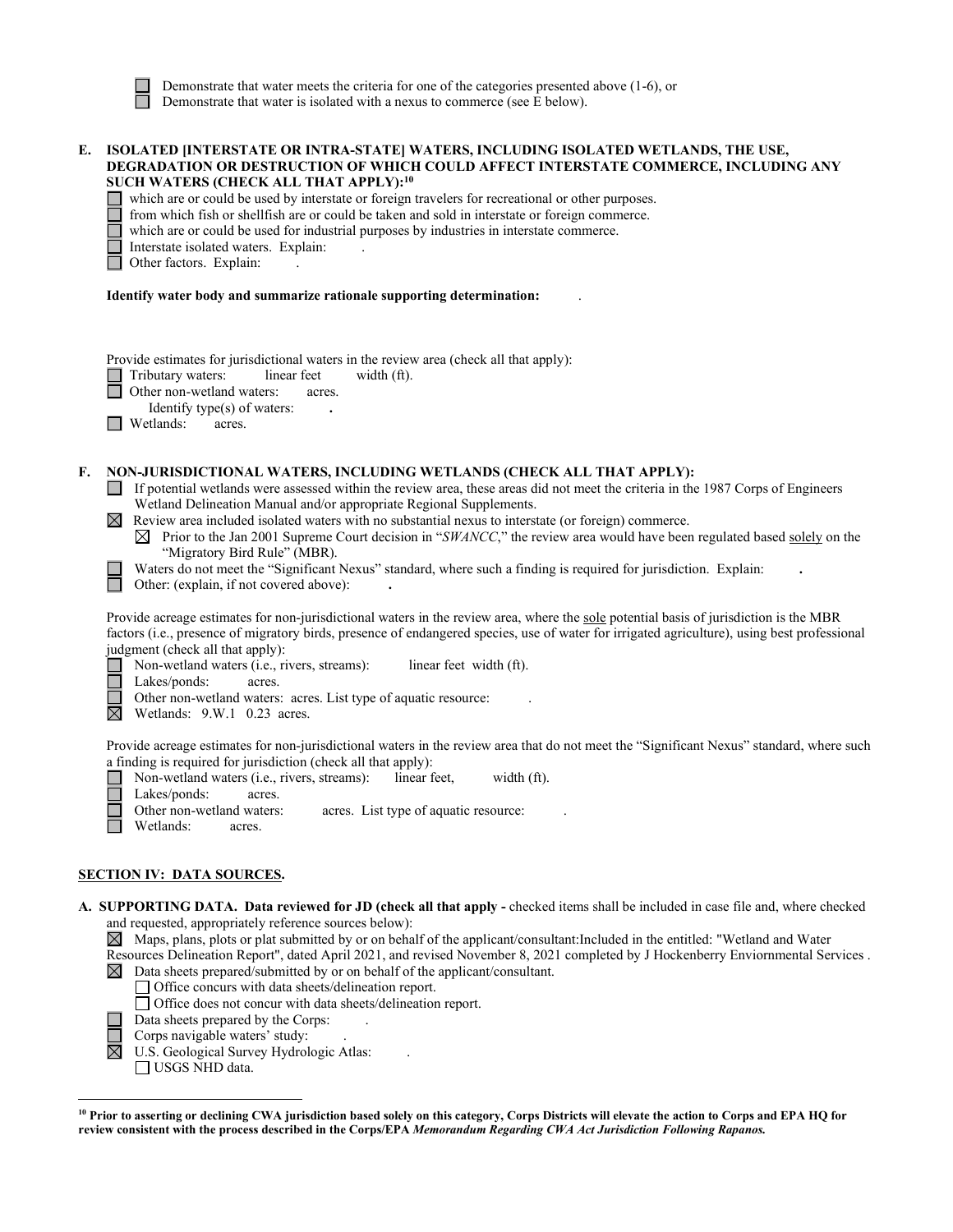USGS 8 and 12 digit HUC maps. XNOOOXX U.S. Geological Survey map(s). Cite scale & quad name:Shade Gap & Doylesburg. USDA Natural Resources Conservation Service Soil Survey. Citation:Franklin. National wetlands inventory map(s). Cite name:Shade Gap and Doylesburg. State/Local wetland inventory map(s): . FEMA/FIRM maps:<br>100-year Floodplain Elevation is: (National Geodectic Vertical Datum of 1929) Photographs:  $\boxtimes$  Aerial (Name & Date):1994, 2015, and 2020. or  $\boxtimes$  Other (Name & Date):photos included in the delineation report and taken during my field views. Previous determination(s). File no. and date of response letter: 8<br>8<br>8<br>8 Applicable/supporting case law: . Applicable/supporting scientific literature: . Other information (please specify): ...

**B. ADDITIONAL COMMENTS TO SUPPORT JD:** 3.SC.1 is an existing swale, constructed in a hay field, that neither contained hydrophytic vegetation, hydric soils or a ordinary high water mark. See attached waters table for jurisdictional status of each wetland/water.